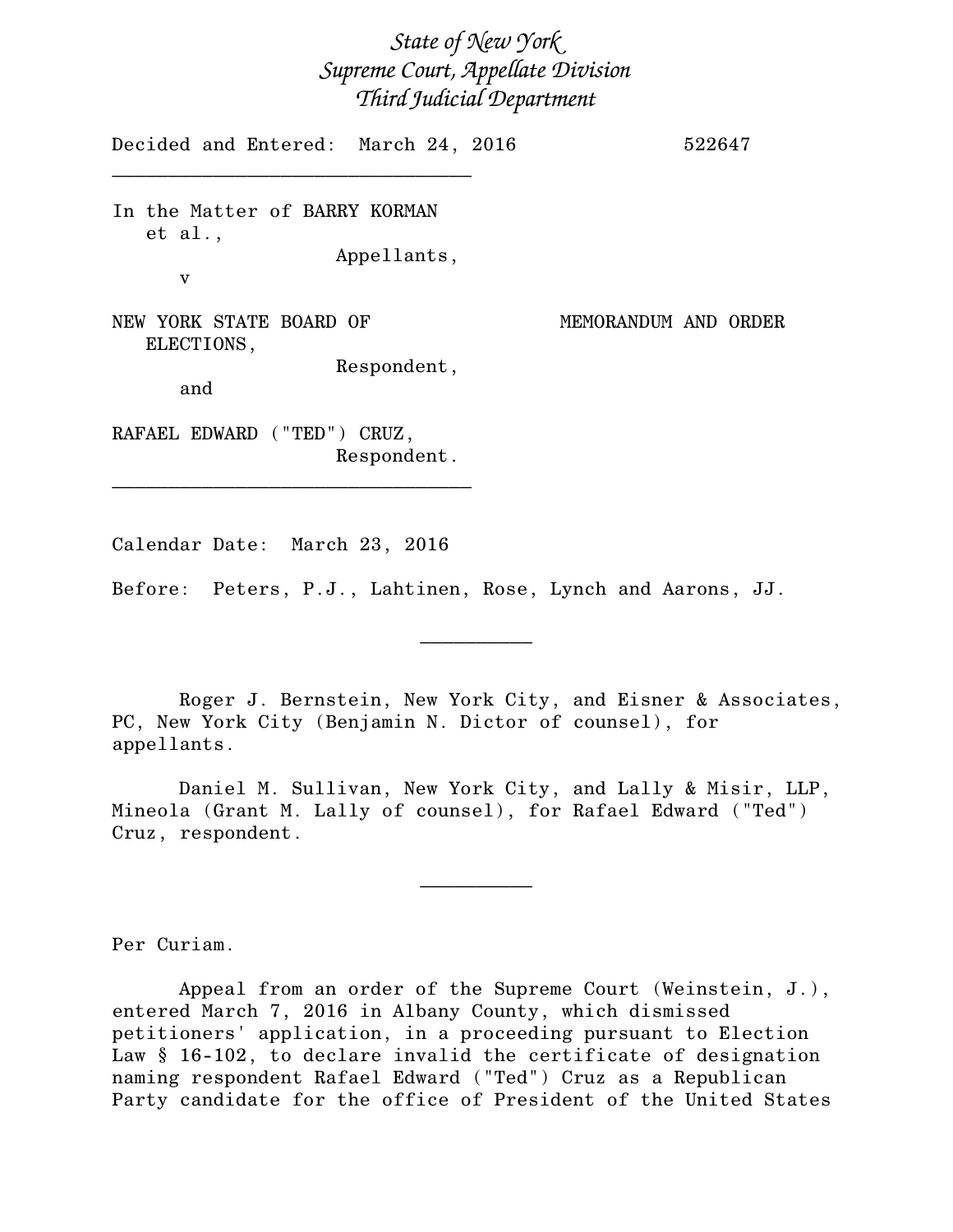in the April 19, 2016 presidential primary election.

On January 26, 2016, respondent Rafael Edward ("Ted") Cruz filed three letters with respondent New York State Board of Elections, which the Board deemed to constitute a certificate of designation, seeking to have his name placed on the ballot for the April 19, 2016 presidential primary election as a Republican Party candidate for the office of President of the United States (see Election Law § 2-122-b [3] [b]). Three weeks later, petitioners each filed a general objection and specifications to Cruz's certificate of designation, asserting that Cruz is not eligible to be a candidate for the office of President of the United States because he is not a natural born citizen of the United States as required by the US Constitution (see US Const, art II,  $\S 1$  [5]; Election Law  $\S 6$ -122). Thereafter, on February 26, 2016, petitioners commenced this proceeding pursuant to Election Law § 16-102 seeking to declare invalid Cruz's certificate of designation on the basis that Cruz is a natural born citizen of Canada and not the United States.<sup>1</sup> In the interim, the Board determined that petitioners' objections were invalid, reasoning, as is relevant herein, that the objections raised issues that were beyond the ministerial purview of the Board and that they were not timely filed (see Election Law § 6-154 [2]). Respondents each answered the petition and asserted, among other defenses, that petitioners lacked standing to maintain this proceeding – with the Board asserting that petitioners' lack of standing was due to their failure to file timely objections. Supreme Court dismissed the petition, finding, among other things, that petitioners failed to file their objections in a timely manner and that such failure deprived the court of jurisdiction over the proceeding. Petitioners appeal.

<sup>&</sup>lt;sup>1</sup> This proceeding was originally commenced in New York County, but it was transferred to Albany County. In addition, the initial petition only named the Board as a respondent; however, petitioners amended the petition, with Supreme Court's permission, to name Cruz as an additional respondent.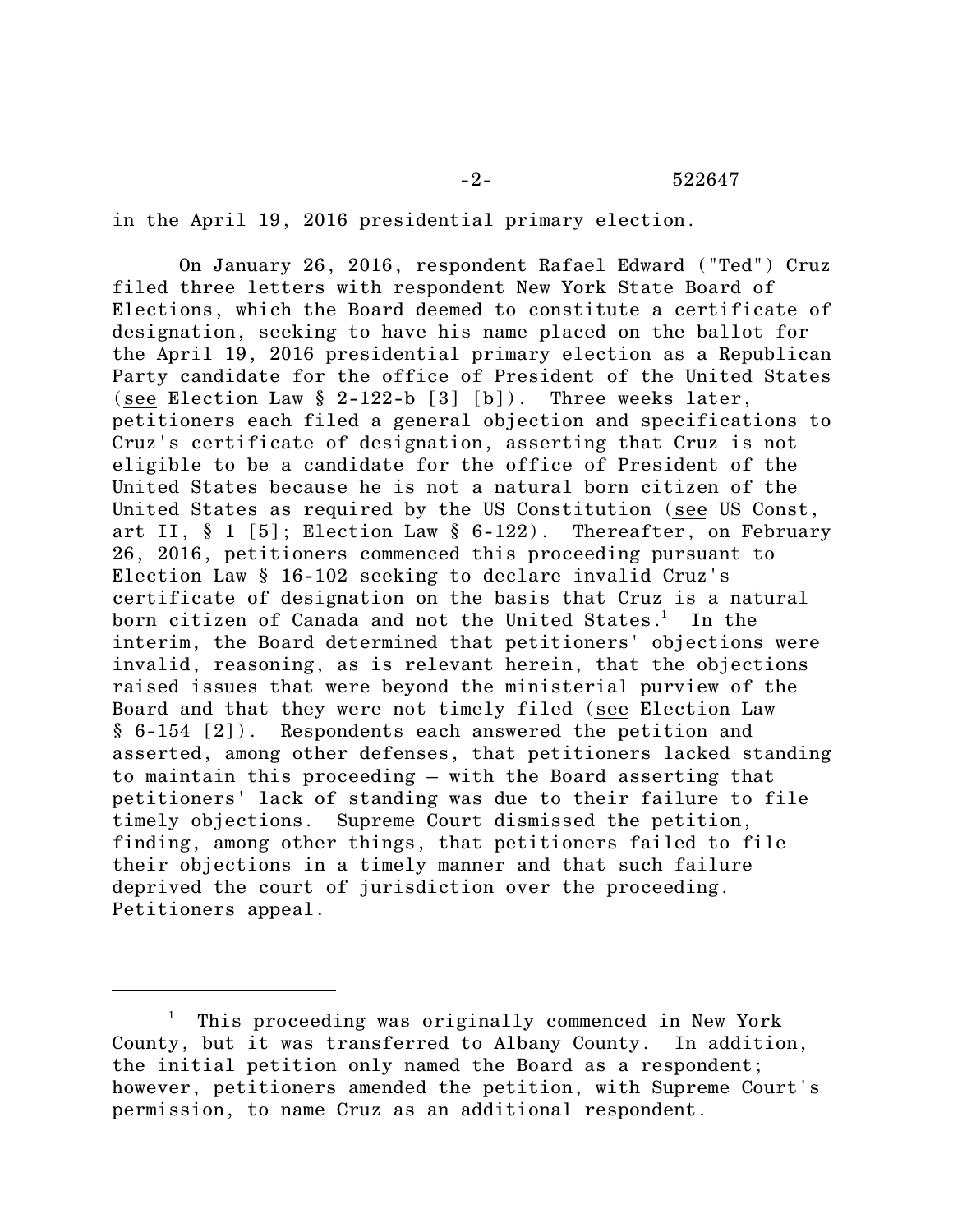We affirm. "It is well settled that a court's jurisdiction to intervene in election matters is limited to the powers expressly conferred by statute" (Matter of Scaringe v Ackerman, 119 AD2d 327, 328 [1986], affd on op below 68 NY2d 885 [1986] [internal quotation marks and citations omitted]; accord Matter of Hoerger v Spota, 109 AD3d 564, 565 [2013], affd 21 NY3d 549 [2013]; Matter of New York State Comm. of the Independence Party v New York State Bd. of Elections, 87 AD3d 806, 809 [2011], lv denied 17 NY3d 706 [2011]). Election Law § 16-102 confers standing to contest a certificate of designation by way of a judicial proceeding on, among others, "a person who shall have filed objections, as provided in" the applicable provision of the Election Law (Election Law § 16-102 [1] [emphasis added]). Election Law  $§$  6-154 – the provision by which petitioners filed their objections to Cruz's certificate of designation – provides, in pertinent part, that written objections to a certificate of designation can be filed by any voter registered to vote for such public office and requires that general objections "shall be filed . . . within three days after the filing" of the certificate of designation (Election Law § 6-154 [2]). After the filing of general objections within the prescribed time period, Election Law § 6-154 mandates that "specifications of the grounds of the objections shall be filed within six days thereafter" and dictates that, if such specifications are not timely filed, "the objection shall be null and void" (Election Law § 6-154 [2]). Failure to comply with these constraints deprives a petitioner of standing to maintain a proceeding pursuant to Election Law § 16-102 (1) (see Matter of Bennett v Justin, 77 AD2d 960, 961 [1980], affd on op below 51 NY2d 722 [1980]; Mackay v Johnson, 20 Misc 3d 1136[A], 2008 NY Slip Op 51748[U], \*4 [Sup Ct, Nassau County 2008], affd 54 AD3d 428 [2008]; Matter of Village of Herkimer Republican Party, 119 Misc 2d 801, 806 [Sup Ct, Herkimer County 1983]; see also Matter of Green v Mahr, 231 AD2d 480, 480  $[1996]$ .

Here, with Cruz having filed his certificate of designation on January 26, 2016, petitioners had until January 29, 2016 to file their general objections and until February 4, 2016 to file their specifications (see Election Law § 6-154 [2]; see also Election Law § 1-106 [1]). It is undisputed that petitioners did not file their general objections and specifications until